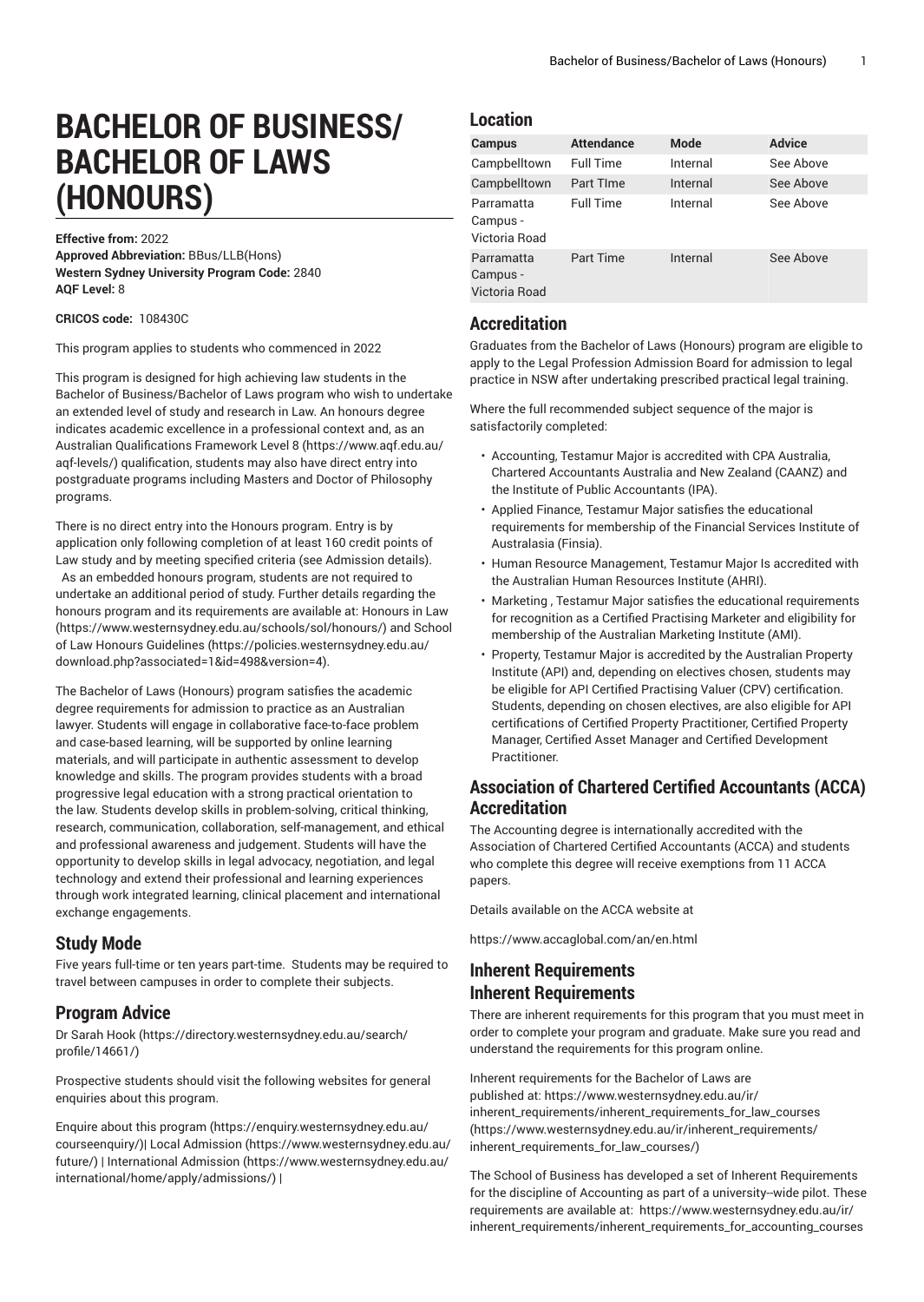([https://www.westernsydney.edu.au/ir/inherent\\_requirements/](https://www.westernsydney.edu.au/ir/inherent_requirements/inherent_requirements_for_accounting_courses/) [inherent\\_requirements\\_for\\_accounting\\_courses/\)](https://www.westernsydney.edu.au/ir/inherent_requirements/inherent_requirements_for_accounting_courses/)

### **Work Integrated Learning**

Western Sydney University seeks to enhance student learning experiences by enabling students to engage in the culture, expectations and practices of their profession or discipline. This program includes a placement or other community-based unpaid practical experience.

There is an optional work component available in this program. Please contact the Program Advisor listed above for information.

International students should be aware that if an elective is a requirement of the program but the work itself was not registered with CRICOS, students can still complete these electives but it would be counted towards the work limitation. For more details, refer to the 'Work Integrated Learning (WIL) for international students' website.

Work Integrated Learning (WIL) for [international](https://www.westernsydney.edu.au/currentstudents/current_students/services_and_facilities/international_student_support/working_in_australia/work_integrated_learning/) students [\(https://](https://www.westernsydney.edu.au/currentstudents/current_students/services_and_facilities/international_student_support/working_in_australia/work_integrated_learning/) [www.westernsydney.edu.au/currentstudents/current\\_students/](https://www.westernsydney.edu.au/currentstudents/current_students/services_and_facilities/international_student_support/working_in_australia/work_integrated_learning/) [services\\_and\\_facilities/international\\_student\\_support/](https://www.westernsydney.edu.au/currentstudents/current_students/services_and_facilities/international_student_support/working_in_australia/work_integrated_learning/) [working\\_in\\_australia/work\\_integrated\\_learning/\)](https://www.westernsydney.edu.au/currentstudents/current_students/services_and_facilities/international_student_support/working_in_australia/work_integrated_learning/)

## **Admission**

This program is designed for students in the Bachelor of Business/ Bachelor of Laws program who wish to undertake an Honours program.

Students must meet all of the following criteria for admission:

- Completion of at least 160 credit points of law study (or 140 credit points if two Summer subjects are undertaken);
- Demonstration of the likelihood of graduating with an Honours Weighted Average Mark (HWAM) of at least 70 at the time of graduation; or an Admission Average Mark (AAM) of at least 70 at the time of admission to the Honours program. Refer to [https://](https://www.westernsydney.edu.au/schools/sol/honours/) [www.westernsydney.edu.au/schools/sol/honours](https://www.westernsydney.edu.au/schools/sol/honours/) ([https://](https://www.westernsydney.edu.au/schools/sol/honours/) [www.westernsydney.edu.au/schools/sol/honours/\)](https://www.westernsydney.edu.au/schools/sol/honours/) for details
- Submission of a 'Nomination of Topics' form which expresses preferences among supervisor-defined topics and/or describes a student-defined topic in a scholarly manner. Refer to [https://www.westernsydney.edu.au/](https://www.westernsydney.edu.au/__data/assets/word_doc/0008/1784474/Honours_topic_nomination_form_2020.docx) [\\_\\_data/assets/word\\_doc/0008/1784474/](https://www.westernsydney.edu.au/__data/assets/word_doc/0008/1784474/Honours_topic_nomination_form_2020.docx) [Honours\\_topic\\_nomination\\_form\\_2020.docx](https://www.westernsydney.edu.au/__data/assets/word_doc/0008/1784474/Honours_topic_nomination_form_2020.docx)
- Demonstration of satisfactory academic writing skills
- Availability of a principal supervisor

### **Special Requirements**

Students enrolling in these subjects may need to have a National Police Certificate and consent or prohibited employment declarations as they may be conducting their placement in circumstances where they work with minors. This would be managed on an as needs basis:

- [JUST 4001](/search/?P=JUST%204001) Clinical Legal Placement
- [LAWS](/search/?P=LAWS%203074) 3074 Judicial Internship
- [LAWS](/search/?P=LAWS%203077) 3077 Legal Internship
- [LAWS](/search/?P=LAWS%204012) 4012 First Nations Peoples' Access to Justice Clinic
- [LAWS](/search/?P=LAWS%203080) 3080 Street Law Clinic
- [JUST 3011](/search/?P=JUST%203011) Issues in the Criminal Justice System (corrective services field trip requirement)- Also records and identity check.

The following units require a visa for the relevant country and the ability to travel at a specified time:

- [LAWS](/search/?P=LAWS%203024) 3024 Foundations of Chinese Law
- [LAWS](/search/?P=LAWS%203025) 3025 Foundations of Indian Law
- [LAWS](/search/?P=LAWS%203078) 3078 Legal, Economic and Social Transformation in Taiwan

## **Program Structure**

Qualification for the Bachelor of Business/Bachelor of Laws (Honours) requires satisfactory completion of 400 credit points as per the following program sequence which includes:

#### **240 credit points of Law subjects comprising:**

- 160 credit points of specified core subjects to meet Priestly 11 accreditation requirements:
- 10 credit points Research Training Component (LAWS 4016 Legal Research and Methodology)
- 20 credit points Research Component (LAWS 4011 Law Honours Dissertation)
- 50 credit points of LLB alternate subjects. (Note that students wishing for accounting accreditation must choose and complete the LLB Alternate subject LAWS 4008 Revenue Law).

#### **150 credit points of business subjects including:**

- 30 credit points compulsory core subjects: (excluding LAWS 1001 Enterprise Law);
- 40 credit points selected to prepare you for careers in business (Professional subjects); and
- 80 credit points of business subjects for the selected major.

#### **10 credit points of any elective subject from across the**

**University** (excluding LAWS 1001 Enterprise Law, LAWS 2010 Law of Business Organisations, LAWS 3070 Taxation Law and any other interdisciplinary law subject offered by the School of Law).

Please note that Bachelor of Business/Bachelor of Laws (Honours) students can complete a elective subject from any School across the University in place of the Business core subject LAWS 1001 Enterprise Law (excluding LAWS 1001 Enterprise Law, LAWS 2010 Law of Business Organisations, LAWS 3070 Taxation Law and any other inter-disciplinary law subject offered by the School of Law). Enrolment in elective subjects is subject to availability and meeting rules for individual subjects (for example co-requisite and pre-requisite rules).

Students enrolled in the 2840 Bachelor of Business/Bachelor of Laws (Honours) will only be eligible to graduate from their Bachelor of Laws (Honours) degree upon completion of the entire 400 credit point program. Students enrolled in this program who wish to graduate with a standalone law degree prior to completion of the entire Bachelor of Business component must transfer to program 2829 Bachelor of Laws (Non Graduate Entry) (Honours) which requires the completion of 320 credit points (inclusive of 80 credit points of non-LLB study).

Students should refer to the [2786 Bachelor of Business](https://hbook.westernsydney.edu.au/programs/bachelor-business/) [\(https://](https://hbook.westernsydney.edu.au/programs/bachelor-business/) [hbook.westernsydney.edu.au/programs/bachelor-business/\)](https://hbook.westernsydney.edu.au/programs/bachelor-business/) handbook entry and the handbook entry for the Business Major for details of the Bachelor of Business Core subjects, Professional subjects and the Major subjects.

### **Business Major**

Students in the Bachelor of Business/Bachelor of Laws (Honours) degree must select a Bachelor of Business major and complete all subjects of that major.

[Accounting,](https://hbook.westernsydney.edu.au/majors-minors/accounting-ug-testamur-major/) Testamur Major [\(https://hbook.westernsydney.edu.au/](https://hbook.westernsydney.edu.au/majors-minors/accounting-ug-testamur-major/) [majors-minors/accounting-ug-testamur-major/](https://hbook.westernsydney.edu.au/majors-minors/accounting-ug-testamur-major/))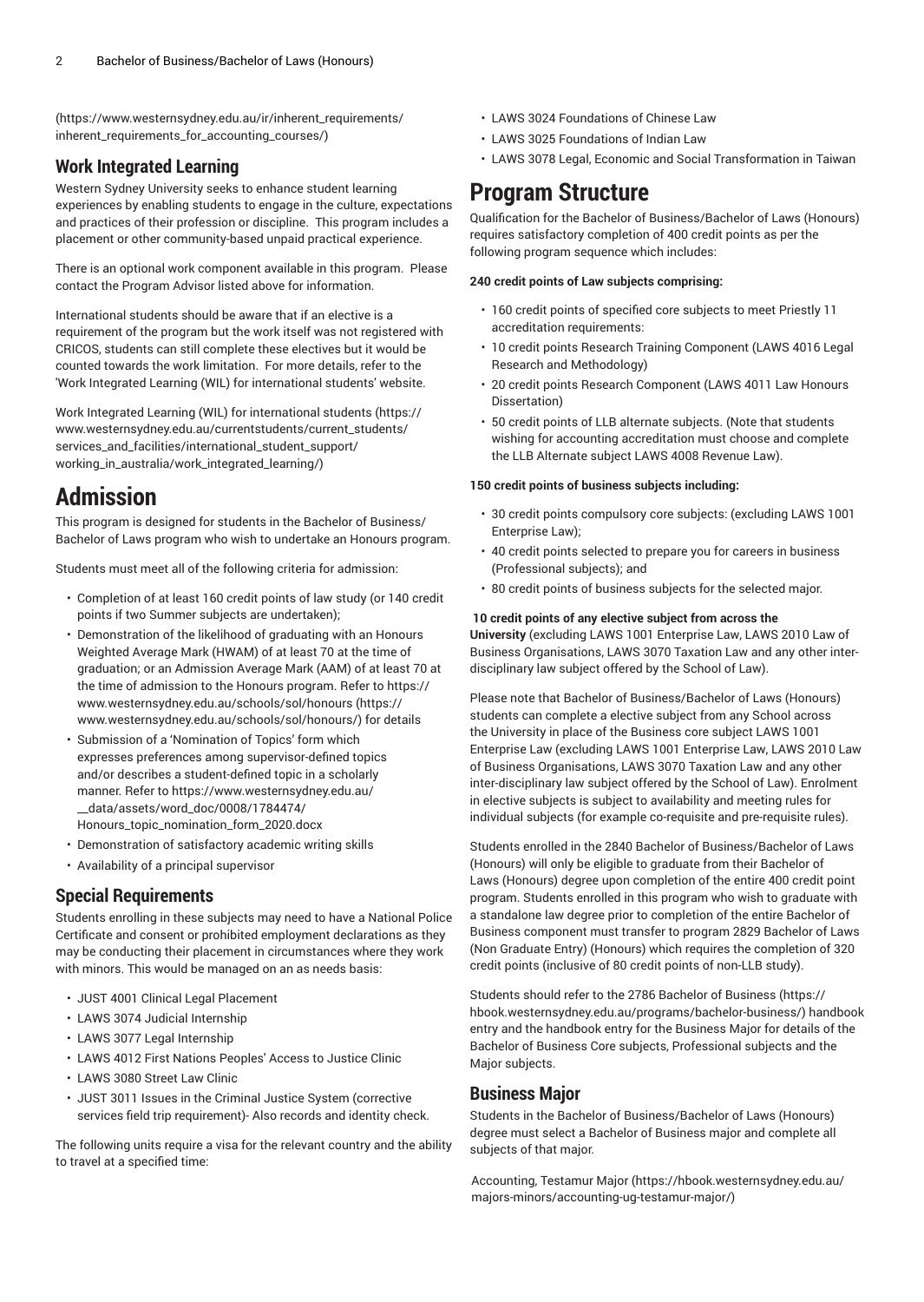Applied Finance, [Testamur](https://hbook.westernsydney.edu.au/majors-minors/applied-finance-ug-testamur-major/) Major ([https://](https://hbook.westernsydney.edu.au/majors-minors/applied-finance-ug-testamur-major/)

[hbook.westernsydney.edu.au/majors-minors/applied-finance-ug](https://hbook.westernsydney.edu.au/majors-minors/applied-finance-ug-testamur-major/)[testamur-major/\)](https://hbook.westernsydney.edu.au/majors-minors/applied-finance-ug-testamur-major/)

Business [Analytics,](https://hbook.westernsydney.edu.au/majors-minors/business-analytics-ug-testamur-major/) Testamur Major [\(https://](https://hbook.westernsydney.edu.au/majors-minors/business-analytics-ug-testamur-major/)

[hbook.westernsydney.edu.au/majors-minors/business-analytics-ug](https://hbook.westernsydney.edu.au/majors-minors/business-analytics-ug-testamur-major/)[testamur-major/\)](https://hbook.westernsydney.edu.au/majors-minors/business-analytics-ug-testamur-major/)

[Economics,](https://hbook.westernsydney.edu.au/majors-minors/economics-ug-testamur-major/) Testamur Major ([https://hbook.westernsydney.edu.au/](https://hbook.westernsydney.edu.au/majors-minors/economics-ug-testamur-major/) [majors-minors/economics-ug-testamur-major/](https://hbook.westernsydney.edu.au/majors-minors/economics-ug-testamur-major/))

Human Resource [Management,](https://hbook.westernsydney.edu.au/majors-minors/human-resource-management-ug-testamur-major/) Testamur Major ([https://](https://hbook.westernsydney.edu.au/majors-minors/human-resource-management-ug-testamur-major/) [hbook.westernsydney.edu.au/majors-minors/human-resource](https://hbook.westernsydney.edu.au/majors-minors/human-resource-management-ug-testamur-major/)[management-ug-testamur-major/\)](https://hbook.westernsydney.edu.au/majors-minors/human-resource-management-ug-testamur-major/)

[International](https://hbook.westernsydney.edu.au/majors-minors/international-business-ug-testamur-major/) Business, Testamur Major ([https://](https://hbook.westernsydney.edu.au/majors-minors/international-business-ug-testamur-major/)

[hbook.westernsydney.edu.au/majors-minors/international-business](https://hbook.westernsydney.edu.au/majors-minors/international-business-ug-testamur-major/)[ug-testamur-major/](https://hbook.westernsydney.edu.au/majors-minors/international-business-ug-testamur-major/))

[Management,](https://hbook.westernsydney.edu.au/majors-minors/management-ug-pg-testamur-major/) Testamur Major ([https://hbook.westernsydney.edu.au/](https://hbook.westernsydney.edu.au/majors-minors/management-ug-pg-testamur-major/) [majors-minors/management-ug-pg-testamur-major/\)](https://hbook.westernsydney.edu.au/majors-minors/management-ug-pg-testamur-major/)

[Marketing,](https://hbook.westernsydney.edu.au/majors-minors/marketing-ug-testamur-major/) Testamur Major [\(https://hbook.westernsydney.edu.au/](https://hbook.westernsydney.edu.au/majors-minors/marketing-ug-testamur-major/) [majors-minors/marketing-ug-testamur-major/\)](https://hbook.westernsydney.edu.au/majors-minors/marketing-ug-testamur-major/)

Property, [Testamur](https://hbook.westernsydney.edu.au/majors-minors/property-ug-testamur-major/) Major [\(https://hbook.westernsydney.edu.au/](https://hbook.westernsydney.edu.au/majors-minors/property-ug-testamur-major/) [majors-minors/property-ug-testamur-major/\)](https://hbook.westernsydney.edu.au/majors-minors/property-ug-testamur-major/)

Sport [Management,](https://hbook.westernsydney.edu.au/majors-minors/sport-management-ug-testamur-major/) Testamur Major [\(https://](https://hbook.westernsydney.edu.au/majors-minors/sport-management-ug-testamur-major/)

[hbook.westernsydney.edu.au/majors-minors/sport-management-ug](https://hbook.westernsydney.edu.au/majors-minors/sport-management-ug-testamur-major/)[testamur-major/\)](https://hbook.westernsydney.edu.au/majors-minors/sport-management-ug-testamur-major/)

**Note to students who choose the Accounting major:** Students in the Accounting major are advised to complete subject LAWS 4008 Revenue Law as one of their five LLB alternate subjects. Students who do not complete LAWS 4008 Revenue Law as part of their law degree will be required to complete this subject or LAWS 3070 Taxation Law separately. LAWS 3070 Taxation Law cannot count towards the requirements of the law degree.

Students in the Accounting major should also note that in order to achieve accreditation with CPA Australia (CPA), Chartered Accountants Australia and New Zealand (CAANZ) and the Institute of Public Accountants (IPA), they will need to complete one additional subject (10 credit points) over and above the 400 credit points of this program. This means that students who wish to achieve accreditation will also need to complete ACCT 2001 Contemporary Management Accounting

Please note that students who early exit from the double degree without completing all the requirements of the law degree and who seek to achieve accreditation with CPA Australia (CPA), Chartered Accountants Australia and New Zealand (CAANZ) and the Institute of Public Accountants (IPA), must in addition to completing their business subjects and the first eight law subjects also complete LAWS 3045 Law of Associations (or LAWS 2010 Law of Business Organisations) AND LAWS 4008 Revenue Law (or LAWS 3070 Taxation Law). Students who later resume the law degree component of the program cannot count LAWS 2010 Law of Business Organisations or LAWS 3070 Taxation Law towards their law degree.

**Note to students who choose the Property major:** The Bachelor of Business (Property) is accredited by the Australian Property Institute (API) and, depending on flexible subjects chosen, students may be eligible for API Certified Practising Valuer (CPV) certification. Students, depending on chosen flexible subjects, are also eligible for Australian Property Institute (API) certifications of Certified Property Practitioner, Certified Property Manager, Certified Funds Manager, Certified Asset Manager and Certified Development Practitioner. Students in the Property major should note that in order to achieve accreditation with the Australian Property Institute (API), they will need to complete an additional two subjects (20 credit points) over and above the 400 credit points of this program. This means that students who wish

to achieve accreditation must also complete MGMT 3004 Statutory Valuation and BLDG 1011 Property Building

#### **Elective Subjects**

Students can complete an elective subject from any School across the University in place of the Business core subject LAWS 1001 Enterprise Law (excluding LAWS 1001 Enterprise Law LAWS 2010 Law of Business Organisations, LAWS 3070 Taxation Law and any other inter-disciplinary law subject offered by the School of Law). Enrolment in elective subjects is subject to availability and meeting rules for individual subjects (for example co-requisite and pre-requisite rules).

## **Early Exit from the Program**

Early exit with program [2786 Bachelor of Business \(https://](https://hbook.westernsydney.edu.au/programs/bachelor-business/) [hbook.westernsydney.edu.au/programs/bachelor-business/\)](https://hbook.westernsydney.edu.au/programs/bachelor-business/) is possible upon satisfactory completion of: 80 credit points of law subjects i.e. the first eight law subjects as specified in the program sequence; 150 credit points of business subjects; and 10 credit points of an elective subject. This can be achieved in the equivalent of three years full time study.

Students will only be eligible to graduate with a Bachelor of Laws (Honours) on completion of the entire 400 credit point program. Students are not accredited to complete a law degree as part of the program. Should enrolled students in this program wish to pursue a standalone law degree they must transfer out of this program to program 2829 Bachelor of Laws (Non Graduate Entry) (Honours). However, such a transfer to program 2829 is not the same as an "early exit".

## **Planning study**

It may be possible to vary the sequence of subjects so that students study a greater concentration of either law or business study each semester, to minimise travel between campuses and to overcome timetabling problems. Students should speak to their Academic Program Advisor as needed.

## **Recommended Sequence**

Qualification for this award requires the successful completion of 400 credit points as per the recommended sequence below.

## **Full-time start-year intake**

| Course                           | <b>Title</b>                                            | <b>Credit</b><br><b>Points</b> |
|----------------------------------|---------------------------------------------------------|--------------------------------|
| Year 1                           |                                                         |                                |
| Autumn session                   |                                                         |                                |
| <b>LAWS 1003</b>                 | <b>Fundamentals of Australian Law</b>                   | 10                             |
| <b>LAWS 2004</b>                 | <b>Criminal Law</b>                                     | 10                             |
| Select one Business core subject |                                                         | 10                             |
| Select one of the following:     |                                                         | 10                             |
| One Business core subject        |                                                         |                                |
|                                  | One Business major subject                              |                                |
|                                  | <b>Credit Points</b>                                    | 40                             |
| <b>Spring session</b>            |                                                         |                                |
| <b>LAWS 1009</b>                 | Legal Analysis and Critique                             | 10                             |
| <b>LAWS 2013</b>                 | <b>Torts Law</b>                                        | 10                             |
|                                  | Select one Business core subject                        | 10                             |
| Autumn):                         | Select one of the following (whichever was not taken in | 10                             |
|                                  | Select one Business core subject                        |                                |
|                                  | Select one Business major subject                       |                                |
|                                  | <b>Credit Points</b>                                    | 40                             |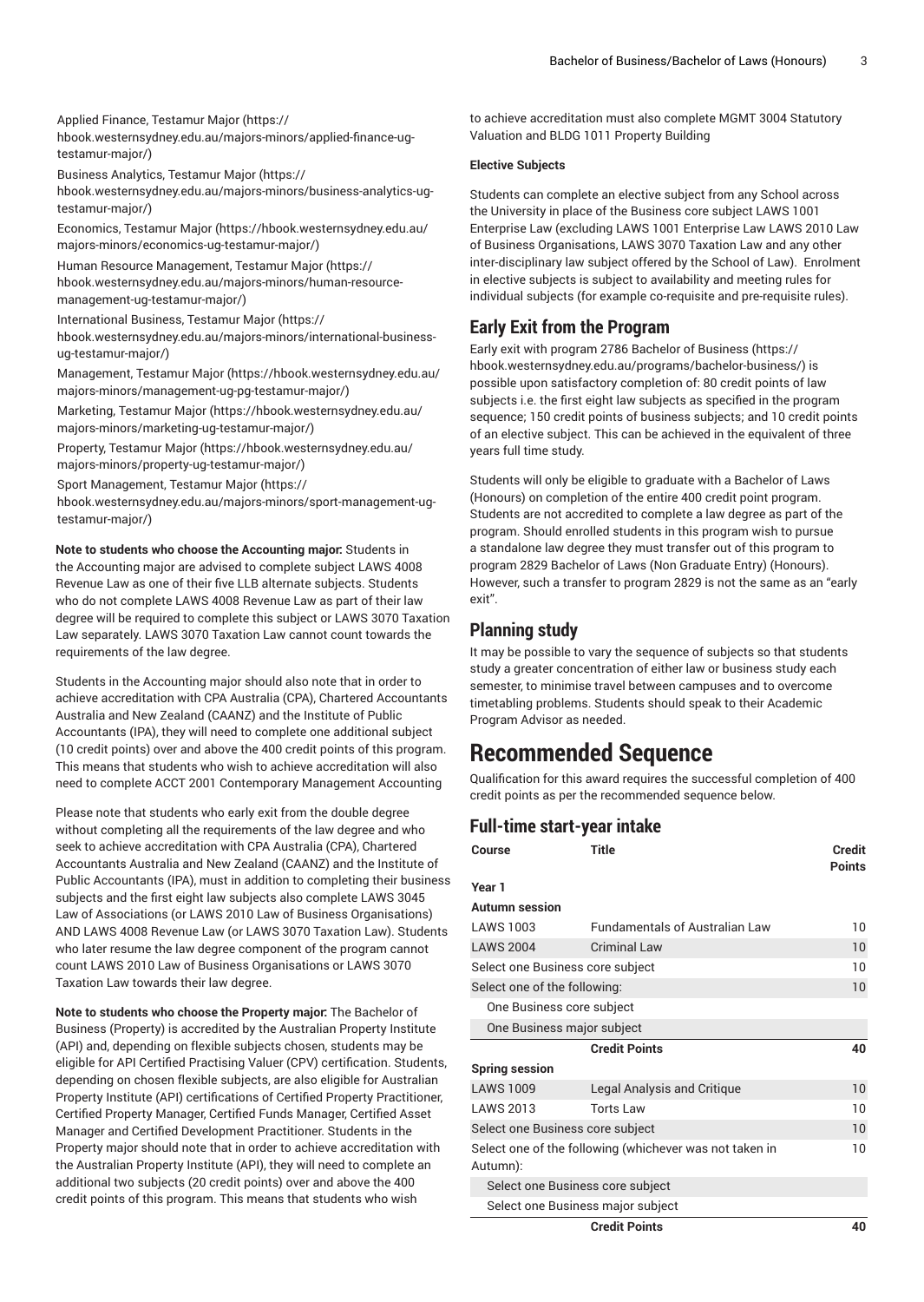#### **Year 2**

| <b>LAWS 2003</b>                           | Contracts                                                                                                            | 10              |
|--------------------------------------------|----------------------------------------------------------------------------------------------------------------------|-----------------|
|                                            | Select two Business professional subjects                                                                            | 20              |
| Select one Business major subject          |                                                                                                                      | 10              |
|                                            | <b>Credit Points</b>                                                                                                 | 40              |
| <b>Spring session</b>                      |                                                                                                                      |                 |
| <b>LAWS 2001</b>                           | Alternative Dispute Resolution                                                                                       | 10              |
| Select one Business professional subject   |                                                                                                                      | 10              |
|                                            | Select one Business engaged subject (professional subject)                                                           | 10              |
| Select one Business major subject          |                                                                                                                      | 10              |
|                                            | <b>Credit Points</b>                                                                                                 | 40              |
| Year <sub>3</sub>                          |                                                                                                                      |                 |
| Autumn session                             |                                                                                                                      |                 |
| <b>LAWS 2015</b>                           | Professional Responsibility and Legal<br>Ethics                                                                      | 10              |
| Select three Business major subjects       |                                                                                                                      | 30              |
|                                            | <b>Credit Points</b>                                                                                                 | 40              |
| <b>Spring session</b>                      |                                                                                                                      |                 |
| <b>LAWS 2008</b>                           | Government and Public Law                                                                                            | 10              |
| Select two Business major subject          |                                                                                                                      | 20              |
| Select one elective subject                |                                                                                                                      | 10              |
|                                            | Accounting students are advised to take ECON 2002 Corporate<br>Financial Management in place of the elective subject |                 |
| Valuation in place of the elective subject | Property students are advised to take MGMT 3003 Special                                                              |                 |
|                                            | <b>Credit Points</b>                                                                                                 | 40              |
| Year 4                                     |                                                                                                                      |                 |
|                                            |                                                                                                                      |                 |
| <b>Autumn session</b>                      |                                                                                                                      |                 |
| <b>LAWS 3018</b>                           | <b>Equity &amp; Trusts</b>                                                                                           | 10              |
| <b>LAWS 3082</b>                           | <b>Property Law</b>                                                                                                  | 10              |
| Select two LLB Alternate subjects          |                                                                                                                      | 20              |
|                                            | <b>Credit Points</b>                                                                                                 | 40              |
| <b>Spring session</b>                      |                                                                                                                      |                 |
| <b>LAWS 3081</b>                           | Administrative Law                                                                                                   | 10              |
| <b>LAWS 3045</b>                           | <b>Law of Associations</b>                                                                                           | 10              |
| Select two LLB Alternate subjects          |                                                                                                                      | 20              |
|                                            | <b>Credit Points</b>                                                                                                 | 40              |
| Year 5                                     |                                                                                                                      |                 |
| Autumn session                             |                                                                                                                      |                 |
| <b>LAWS 4015</b>                           | <b>Constitutional Law</b>                                                                                            | 10              |
| <b>LAWS 4004</b>                           | Criminal Procedure and Evidence                                                                                      | 10 <sup>°</sup> |
| <b>LAWS 4016</b>                           | Legal Research and Methodology                                                                                       | 10              |
| Select one LLB Alternate subject           |                                                                                                                      | 10              |
|                                            | <b>Credit Points</b>                                                                                                 | 40              |
| <b>Spring session</b>                      |                                                                                                                      |                 |
| <b>LAWS 4014</b>                           | <b>Remedies</b>                                                                                                      | 10 <sup>°</sup> |
| <b>LAWS 4013</b>                           | <b>Civil Procedure and Arbitration</b>                                                                               | 10              |
| <b>LAWS 4011</b>                           | <b>Law Honours Dissertation</b>                                                                                      | 20              |
|                                            | <b>Credit Points</b>                                                                                                 | 40              |
|                                            | <b>Total Credit Points</b>                                                                                           | 400             |

## **LLB Alternate Subjects**

Students must complete 50 credit points of subjects from the list of Bachelor of Laws alternate subjects below.

(Note that students must choose alternate subject [LAWS](https://hbook.westernsydney.edu.au/search/?P=LAWS%204008) 4008 ([https://](https://hbook.westernsydney.edu.au/search/?P=LAWS%204008) [hbook.westernsydney.edu.au/search/?P=LAWS%204008](https://hbook.westernsydney.edu.au/search/?P=LAWS%204008)) Revenue Law if seeking professional accreditation as an accountant.)

| <b>Subject</b>   | Title                                                     | Credit<br><b>Points</b> |
|------------------|-----------------------------------------------------------|-------------------------|
| <b>LAWS 4017</b> | Access to Justice Clinic                                  | 10                      |
| <b>LAWS 3001</b> | <b>Advanced Family Law</b>                                | 10                      |
| <b>LAWS 4003</b> | <b>Advanced Taxation Law</b>                              | 10                      |
| <b>LAWS 3002</b> | <b>Advanced Torts and Civil Wrongs</b>                    | 10                      |
| <b>LAWS 3003</b> | Advocacy                                                  | 10                      |
| <b>LAWS 3004</b> | <b>Anti-Discrimination Law</b>                            | 10                      |
| <b>LAWS 3005</b> | <b>Australian Competition Law</b>                         | 10                      |
| <b>LAWS 3006</b> | Australian Consumer Law                                   | 10                      |
| <b>LAWS 3007</b> | <b>Banking and Securities Law</b>                         | 10                      |
| <b>LAWS 2014</b> | <b>Bioethics</b>                                          | 10                      |
| LAWS 3011        | Comparative Law: Legal Systems of the World               | 10                      |
| <b>LAWS 3013</b> | <b>Conflict of Laws</b>                                   | 10                      |
| <b>LAWS 3014</b> | Corporate Governance                                      | 10                      |
| <b>LAWS 3015</b> | <b>Cyber Law and Justice</b>                              | 10                      |
| <b>LAWS 4010</b> | Designing Law Apps for Access to Justice                  | 10                      |
| <b>LAWS 3016</b> | Elder Law                                                 | 10                      |
| <b>LAWS 3022</b> | <b>Family Dispute Resolution</b>                          | 10                      |
| <b>LAWS 3023</b> | <b>Family Law</b>                                         | 10                      |
| <b>LAWS 2005</b> | <b>Financial Services Law</b>                             | 10                      |
| <b>LAWS 2007</b> | First Peoples and the Australian Legal System             | 10                      |
| <b>LAWS 4012</b> | First Nations Peoples' Access to Justice Clinic           | 10                      |
| <b>LAWS 3024</b> | <b>Foundations of Chinese Law</b>                         | 10                      |
| <b>LAWS 3025</b> | <b>Foundations of Indian Law</b>                          | 10                      |
| <b>LAWS 3083</b> | <b>Gender and the Law</b>                                 | 10                      |
| <b>LAWS 3028</b> | Human Rights and the Asia Pacific                         | 10                      |
| <b>LAWS 3027</b> | Human Rights Law                                          | 10                      |
| <b>LAWS 3029</b> | Immigration and Refugee Law                               | 10                      |
| <b>JUST 3008</b> | Independent Study (Law)                                   | 10                      |
| <b>LAWS 3030</b> | Information and Data Governance Law and<br>Regulation     | 10                      |
| <b>LAWS 3031</b> | Insolvency Law and Policy                                 | 10                      |
| <b>LAWS 3032</b> | Intellectual Property                                     | 10                      |
| <b>LAWS 3033</b> | International Business Transactions Law                   | 10                      |
| <b>LAWS 4006</b> | <b>International Climate Law</b>                          | 10                      |
| <b>LAWS 3034</b> | <b>International Criminal Law</b>                         | 10                      |
| <b>LAWS 4007</b> | International Environmental Law                           | 10                      |
| <b>LAWS 3036</b> | <b>International Trade Law</b>                            | 10                      |
| <b>LAWS 3039</b> | Islam, International Law and Human Rights                 | 10                      |
| <b>JUST 3011</b> | Issues in the Criminal Justice System                     | 10                      |
| <b>LAWS 3074</b> | Judicial Internship                                       | 10                      |
| <b>LAWS 3042</b> | Jurisprudence                                             | 10                      |
| <b>LAWS 3084</b> | Law and Literature                                        | 10                      |
| <b>LAWS 3079</b> | Law, Economics, Ethics and Change                         | 10                      |
| <b>LAWS 3044</b> | Law and Public Policy (Development and<br>Implementation) | 10                      |
| <b>LAWS 3046</b> | Law of Employment                                         | 10                      |
| <b>LAWS 3047</b> | Law of International Organisations                        | 10                      |
| <b>LAWS 3048</b> | Law of the Sea                                            | 10                      |
| <b>LAWS 3075</b> | Law's Self-Understanding                                  | 10                      |
| <b>LAWS 3078</b> | Legal, Economic and Social Transformation in<br>Taiwan    | 10                      |